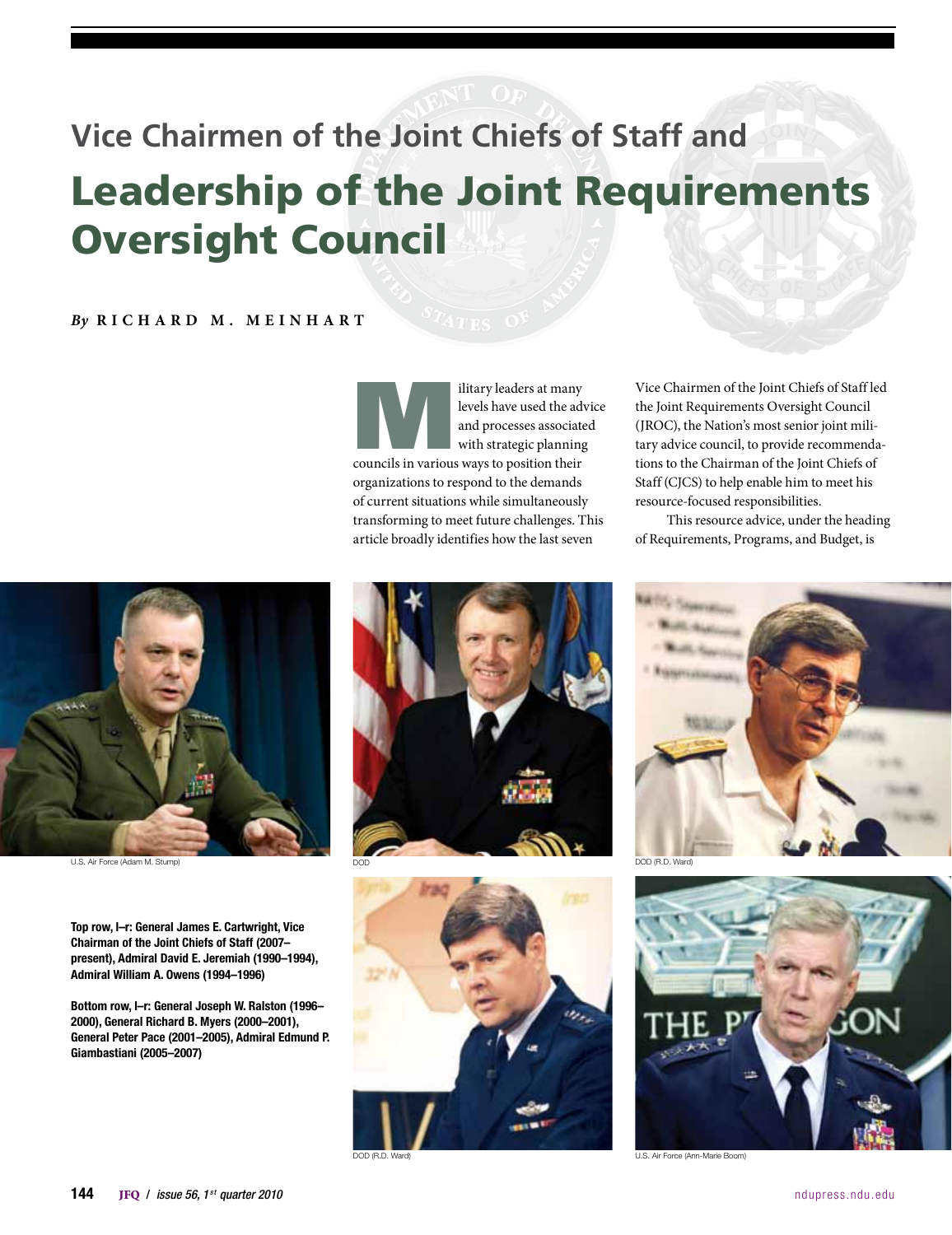one of the Chairman's six main functions specified in Title 10 U.S. Code. This resource responsibility has not changed since his overall responsibilities increased as a result of the landmark Goldwater-Nichols Department of Defense (DOD) Reorganization Act of 1986. Prior to this act, these resourcing responsibilities were almost exclusively within the Services' domain, but the Chairman now needed to become more of an advocate in designing, sizing, and structuring the Armed Forces to meet combatant commanders' needs.1 The Vice Chairmen changed this council's focus and complexity during the last two decades to help enable the Chairman to meet these new responsibilities, which provide leadership and decisionmaking insights.

The JROC is a senior military council led by the Vice Chairman and consisting of the vices or deputies of the four military Services.<sup>2</sup> This council's main responsibility, specified in U.S. Code since 1996, is to provide the CJCS recommendations from a joint perspective on three main issues:

■ priorities of military systems and requirements to meet the National Military Strategy

■ important acquisition programs to include cost, schedule, and performance criteria and any alternatives

■ prioritizing military programs such that "the assignment of such priorities conforms to and reflects resource levels projected by the Secretary of Defense through defense planning guidance."3

The Chairman can either accept or decline JROC recommendations in consultation with the other Service chiefs before

formally providing his advice to the Nation's senior civilian leaders. The U.S. strategic environment, which has external threats and challenges and internal fiscal and operational realities, influences JROC focus. In total, this environment has characteristics associated with the words *volatility*, *uncertainty*, *complexity*, and *ambiguity*. 4

While there are CJCS operating instructions that take broad guidance from U.S. Code and DOD directives and provide specificity to JROC tasks, in practice the Vice Chairman profoundly influences how issues are addressed. Most often, the Vice Chairman has changed operating instructions after trying new ways rather than first *defining* a new way. In providing leadership insights, this article focuses on key JROC initiatives by the past six Vice Chairmen:

- Admiral David Jeremiah (1990–1994)
- Admiral William Owens (1994–1996)
- General Joseph Ralston (1996–2000)
- General Richard Myers (2000–2001)
- General Peter Pace (2001–2005)
- Admiral Edmund Giambastiani (2005–2007).

It then identifies a few key initiatives taken by the current Vice Chairman, General James Cartwright. It broadly identifies how JROC processes and lower organizational structures changed over time to become much more complex and integrated. Next, key JROC-related Vice Chairman initiatives, which can be considered part of their leadership legacy, are discussed. Finally, the article provides concluding insights on how senior leaders can best use councils or boards to respond to strategic challenges.



U.S. Air Force (Andy Dunaway) DOD (Cherie Thurlby)



#### Leadership

Of the seven Vice Chairmen from 1990 until 2009, three were Navy, two Air Force, and two Marine. Their leadership responsibilities, which included chairing the JROC, were generally more internally focused on the many Pentagon processes and resource issues, versus those of the Chairman, who had more external advice and strategic communications responsibilities. As such, the Vice Chairman represented the Chairman on many internal Pentagon boards and councils, particularly when joint military advice was needed on resources and specific programs. His leadership of the JROC, senior leader discussions, and countless JROC-related briefings essentially prepared him to execute these management responsibilities.

*most often, the Vice Chairman has changed operating instructions after trying new ways rather than first defining a new way*

*Overall Evolution.* As required by a DOD directive, the JROC was officially established in June 1986 and consisted of the director of the Joint Staff and the four Service vices with the council's chairman rotating among the vices.<sup>5</sup> Its main mission was to provide formal advice on major military requirements before they entered the DOD acquisition processes. With the passage of Goldwater-Nichols in October 1986, the Vice Chairman's position was created; and in 1987, the Chairman appointed, with the Defense Secretary's approval, the Vice Chairman as JROC chairman.<sup>6</sup>

The JROC formally evolved four times, so its advice and impact throughout the military Services and DOD agencies have significantly grown. The first major JROC era, from its inception until 1993, was primarily reactive to major Service programs, as the council generally met infrequently with a focus limited to acquisition programs. The second major era, from 1994 to 1996, witnessed a substantial growth period as JROC meetings significantly increased, its focus expanded to broader joint warfighting issues, and a new analytical Joint Warfighting Capability Assessment (JWCA) process supported its proactive advice. The

Dr. Richard M. Meinhart is a Professor of Defense and Joint Processes at the U.S. Army War College.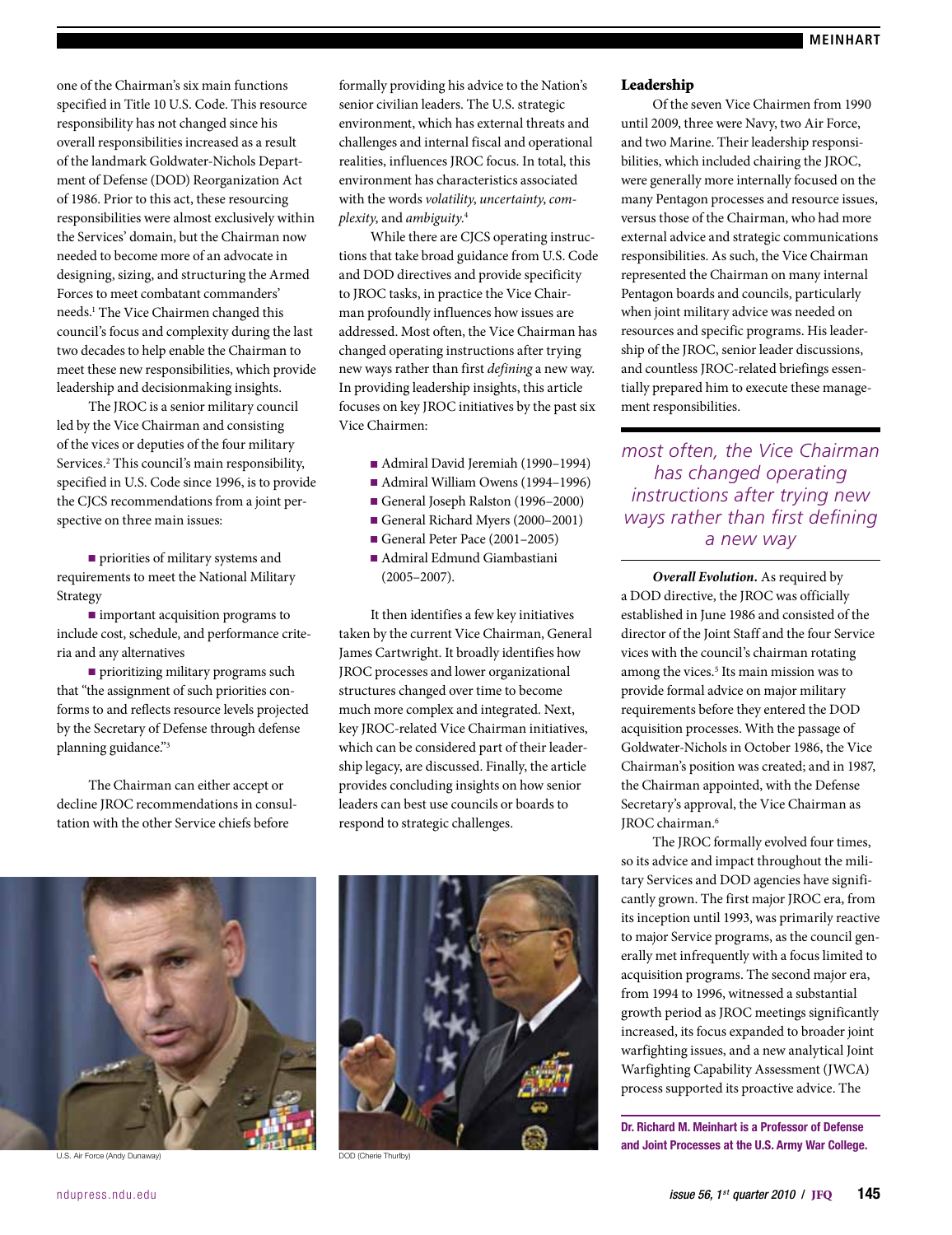#### RECALL | Leadership of the JROC

third major era, from 1996 to 2002, involved greater organization and process complexity as two formal lower level organizations were created to examine issues, more organizations and individuals were invited to provide advice or attend JROC-related meetings, and meetings decreased due to the substantial work of the lower organizations. The fourth major era, from 2003 to today, is focused on an overall capabilities approach and expanded gap analysis enabled by operating, functional, and integrating concepts associated with the Joint Capability Integrating Development System (JCIDS), with a formal Gatekeeper (the Joint Staff J8 responsibility) to decide which issues go to the JROC for decision.

These changes, while generally evolutionary in each individual instance, in total can be considered revolutionary in their broadened scope and greater complexity. Furthermore, as inputs from other Defense and interagency organizations have increased, the JROC can be considered the most integrating and influencing council within DOD on complex joint military issues. It is "influencing" because in design the Chairman ultimately decides whether to improve its recommendations, but in operation he generally accepts them. The council's Secretary, the Joint Staff J8, codifies deliberations and decisions in various ways, and its work directly shapes the Chairman's two annual resource advice documents to the Secretary of Defense: the Chairman's Program Recommendation (CPR) issued in the spring and the Chairman's Program Assessment (CPA) issued in the fall. Furthermore, the council's inclusive, collaborative, and analytical nature influences other Service and DOD leaders that provide input; hence, there is agreement well beyond the Council's formal members and decisions. The following examines each Vice Chairman's key leadership contributions in using the JROC.

*Admiral David Jeremiah (1990–1994)***.** While he served as Commander of the U.S. Pacific Fleet prior to becoming Vice Chairman, Admiral Jeremiah's broad military experience included assignments on the Naval Staff and in the Office of the Assistant Secretary of Defense for Program Analysis and Evaluation.7 Hence, he appreciated Services' and Defense organizations' interests as well as intricate Pentagon processes. He focused on the internal management and direction of the Joint Staff, to include orchestrating the timeconsuming, but not JROC-related, politicalmilitary issues associated with National Secu-

rity Council deputies' meetings with the 1990 Gulf War and regional operations in Somalia, Haiti, and Bosnia.8

Later in his tenure, Admiral Jeremiah prioritized JROC efforts in deciding which weapons and communications would best position the future military within a constrained resource environment. Hence, his focus was on weapons systems that could be produced in smaller quantities, more jointversus single Service–oriented, and with more emphasis on technology.9 These later efforts in 1993 set a foundation for the council to be more proactive versus reactive in defining military requirements.10 His overall efforts as Vice Chairman were so widely recognized that he became a full member of the Joint Chiefs of Staff in 1992. A key leadership insight is his use of a council to react to a declining resource environment and subtle ways to envision future weapons systems.

*Admiral Jeremiah prioritized JROC efforts in deciding which weapons and communications would best position the military within a constrained resource environment*

*Admiral William Owens (1994–1996***).** Admiral Owens had many prior assignments in sea operations, Navy Secretariat and Staff, and academic venues; hence, he had broad operations, staff, and intellectual perspectives.<sup>11</sup> He introduced the most significant JROC changes as processes and products became much more integrating and comprehensive. These changes included:

■ quadrupling the number of council meetings and increasing tenfold the time spent by members on council issues

■ aggressively encouraging combatant commanders' input on warfighting requirements

■ creating the JWCA to conduct lower level analysis on broad mission areas and integrate higher level advice

■ increasing the content of the existing Chairman's resource advice by expanding the CPA and creating the CPR.12

These four initiatives fundamentally changed the Chairman's advice to the Secretary of Defense from being reactive to

Services' and Defense agencies' programs to more proactive with a joint warfighting focus to shape the military's ability to respond to the strategic environment. These initiatives continue today in spirit, although their exact nature and style have changed.

The first two initiatives reflect a philosophy that a leader's prior experiences, what he pays attention to, and whose advice he seeks will determine what ultimately will get done. Before becoming Vice Chairman, Admiral Owens was the Deputy Chief of Naval Operations for Resources, Warfare Requirements, and Assessments. Hence, he was familiar with Pentagon processes and a need to develop consensus to help make tough weapons system tradeoffs forced by declining resources. He identified new areas the council would consider, to include functioning as an active spokesperson of combatant commanders' requirements, reviewing warfighting deficiencies and capabilities, and considering broad interoperability and cross-Service issues.13 He held informal weekly breakfasts with JROC members,<sup>14</sup> quadrupled formal JROC meetings, and held an "unprecedented series of separate off-site, all-day discussions among the JCS, the Commander-in-Chief of the Unified Commands, and the JROC members, centered on the JROC's effort to identify joint military requirements."15 Combatant commanders' inputs increased as the Joint Staff established JROC liaison offices with their staffs, and the council now visited them in their areas before formal recommendations were developed. To illustrate the JROC's importance, its members were spending roughly 15 percent of their time working on these issues, the greatest share given to any one activity.16

The third initiative, and perhaps the most important and lasting, was the Admiral's establishment of JWCAs to provide an intellectual foundation for the council's proactive decisions. These JWCAs focused on broad, joint mission areas such as strike and command and control, to name two.17 These assessment activities were placed under the management of a Joint Staff directorate. Most importantly, the JWCAs included representatives of the Joint Staff, Services, Office of the Secretary of Defense (OSD), Defense agencies, combatant commanders, and others as needed to consider relevant share and stakeholder inputs. Within a JWCA, there would be many different issue work groups generally led by colonels. This allowed analysis of numerous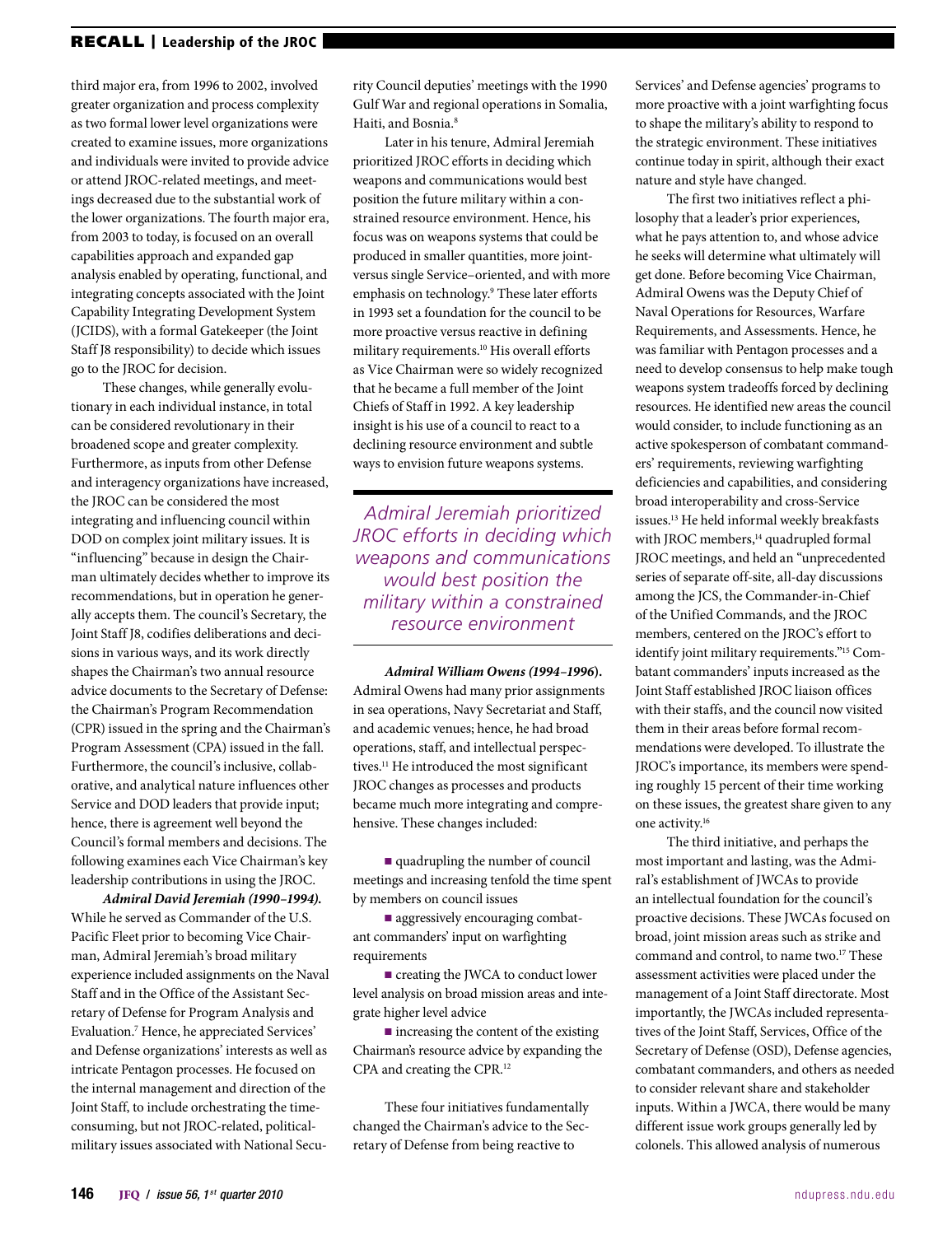aspects of strike or command and control under a formal timeline, wherein work group leaders briefed the JROC or their Joint Staff directors. While these JWCAs were chaired by a one- or two-star Joint Staff general officer for overall guidance, the lower colonel-led teams were inclusive and collaborative to gain consensus and provided the analytical rigor on which to base recommendations.

Building on these assessments, the fourth initiative increased the specificity of resource advice in the existing Chairman's Program Assessment and developed a new Chairman's Program Recommendation. The CPA was designed to assess proposed Service programs submitted within the Planning, Programming, and Budgeting System before they became part of the President's budget. Prior to 1994, most of the CPAs simply acknowledged or endorsed Service programs. However, the October 1994 assessment, the first submitted from the analytical process described, challenged some Service programs, identified about \$8 billion in additional funding, and argued for shifts in \$4 billion more.18 While this was a small percentage of defense resources, it established a precedent wherein the Chairman would not just endorse Service programs. Furthermore, the CPR was designed to influence the Secretary of Defense's resource guidance to the Services and Defense agencies before it was issued. This recommendation was to "enhance joint readiness, promote joint doctrine and training, and better satisfy joint warfighting requirements."<sup>19</sup>

In 1995, a CPR was submitted in the spring and a CPA was submitted in the fall, which reflect this resource advice sequencing that continues today. The October 1995 assessment was much broader in scope than the previous one and recommended shifting resources from some programs to others and reducing some redundant Service capabilities, and it argued for a different recapitalization approach—"steps that, taken together, could require an adjustment of up to 12 percent of the projected defense budget over the FYDP period."20

*General Joseph Ralston (1996–2000)***.** General Ralston, who was Commander of Air Combat Command prior to becoming Vice Chairman, had multiple assignments on the Air Force's Secretary and Air Staff in requirements, acquisition, plans, and operations, all of which indicated a balance between staff and operations experiences.21 General Ralston, to



*the Chairman's Program Recommendation was designed to influence the Secretary's resource guidance to the Services and Defense agencies before it was issued*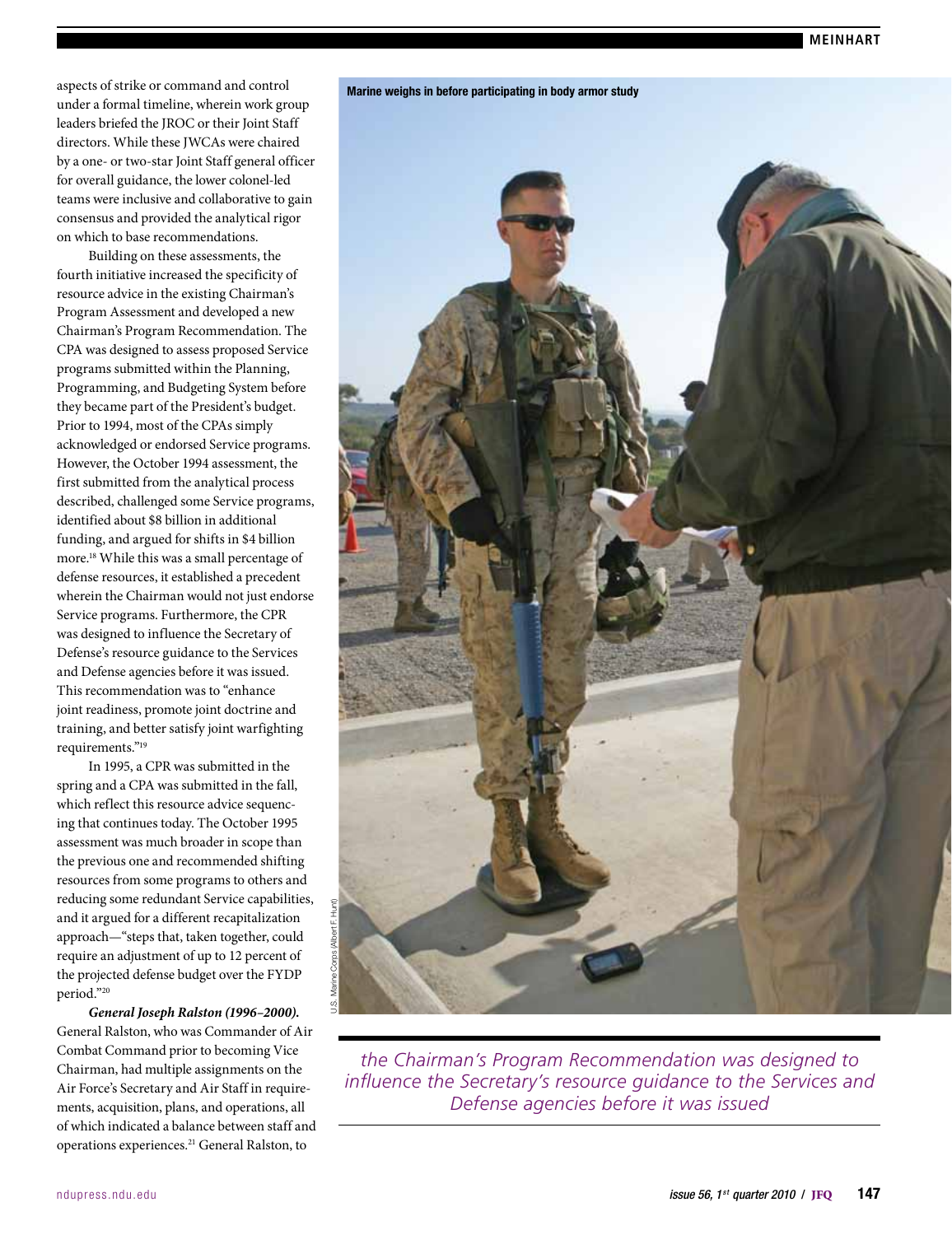perhaps reflect his leadership style and allow time to focus on interagency issues, envisioned his JROC focus "to be 'harmonizing' Service positions on programs so that national security needs could be met within budgetary constraints."22 This contrasts with the more direct and time-consuming approach taken by his predecessor. Hence, General Ralston created a JROC Review Board (JRB), led by the three-star J8 with one- or two-star Service representatives, to assist in reviewing analytical assessments, nominating topics, and shaping issues before coming to the JROC.<sup>23</sup> This reduced the frequency of JROC meetings to perhaps a more manageable weekly level as many issues were now considered by this review board's focus and expanded schedule.

The JRB's stature and responsibilities increased as it comprehensively reviewed many issues and semiannually held three all-day issue update conferences before visiting combatant commanders.<sup>24</sup> It visited commanders prior to scheduled JROC visits, which the JROC still did semiannually, but one of these trips was to a central location where a few commanders would gather. To

U.S. Navy's newest Aegis destroyer, USS *Wayne E. Meyer*, commissioned October 10, 2009



more directly respond to the changing strategic environment, 6 of the 10 original JWCA domains changed and ultimately the number increased to 12 and then 14 as domains on interoperability, combating terrorism, reform initiative, and combat identification were created.<sup>25</sup> A leadership insight is that creating a lower board with proper responsibilities and an inclusive nature not only has the advantage of focusing a leader's time, but it can also assist in developing future leaders and creating a joint climate. Conversely, increasing bureaucratic structure can have a negative effect in delaying or perhaps reducing the controversy associated with some issues that senior leaders need to hear as consensus is greatly valued before finally briefing these leaders.

*General Richard Myers (2000–2001)***.** Prior to becoming Vice Chairman, General Myers served as Commander of U.S. Space Command and earlier was a special assistant to the Chairman. Hence, he experienced the JROC from a combatant commander's perspective and appreciated the Chairman's views. He spent the shortest time in this position, as he was the Vice Chairman for 18 months before being made Chairman in October 2001. In his April 2000 testimony to Congress, General Myers identified three key JROC areas that needed improvement: (1) shifting the council to be more strategic in requirements and integrating joint warfighting capabilities, (2) institutionalizing U.S.

*Joint Vision 2010* (1996) and further described in *Joint Vision 2020* (2000) to gain full-spectrum dominance. The existing JROC Review Board was changed to the Joint Requirements Board. Also, an Enhanced Joint Requirements Board, cochaired by the Joint Staff J8 and the Undersecretary of Defense for Acquisition, Technology, and Logistics, was created to gain advice on selected programs from civilian perspectives. To assist the JROC and JRB, General Myers created a Joint Requirements Panel, chaired by a one-star, to focus primarily on acquisition issues and the requirements development process.

Combatant commanders as well as the Assistants to the Chairman for National Guard and Reserve matters now had a standing invitation to attend JROC meetings in an advisory capacity. Finally, General Myers created an inclusive process to identify strategic topics to better focus the JROC and lower boards' efforts.27 Key leadership insights include implementing the Chairman's vision, establishing lower boards to enable joint climate and develop future leaders, and soliciting broader and strategic inputs to JROC meetings not only to address greater complexity but also to provide for a more informed consensus to execute decisions.

*General Peter Pace (2001–2005)***.** Prior to becoming Vice Chairman, General Pace was the Commander of U.S. Southern Command and previously served as Commander, Marine Corps Forces and joint

*combatant commanders as well as the Assistants to the Chairman for National Guard and Reserve matters had a standing invitation to attend JROC meetings in an advisory capacity*

Joint Forces Command's joint experimentation efforts and integrating with other DOD decisionmaking processes, and (3) shifting capability assessments from being narrow to far reaching.<sup>26</sup> These views, codified in a March 2001 Chairman's instruction, reflected a sense that assessments had grown and were not strategic enough, and changes were needed in existing structure and processes.

To achieve this new focus, the overall JWCA structure significantly changed as 14 mission areas were reduced to 8 with 4 named: precision engagement, full dimensional protection, dominant maneuver, and focused logistics. These names reflected emerging operational concepts introduced in task forces in Somalia, as well as the Joint Staff's Director of Operations. Hence, he clearly understood the operator's needs. He changed the names of the lower level boards to reflect the capability and transformation focus that continues as lower level boards were now Functional Capability Boards (FCBs) and the three-star-led board was now the Joint Capabilities Board (JCB). The FCBs were responsible to analytically review issues within a newly developed and complex JCIDS to identify, analyze, and prioritize joint warfighting capability needs to fill capability gaps to better respond to the changing strategic environment. The JCB assisted the JROC in executing its responsibilities by directly assessing the work of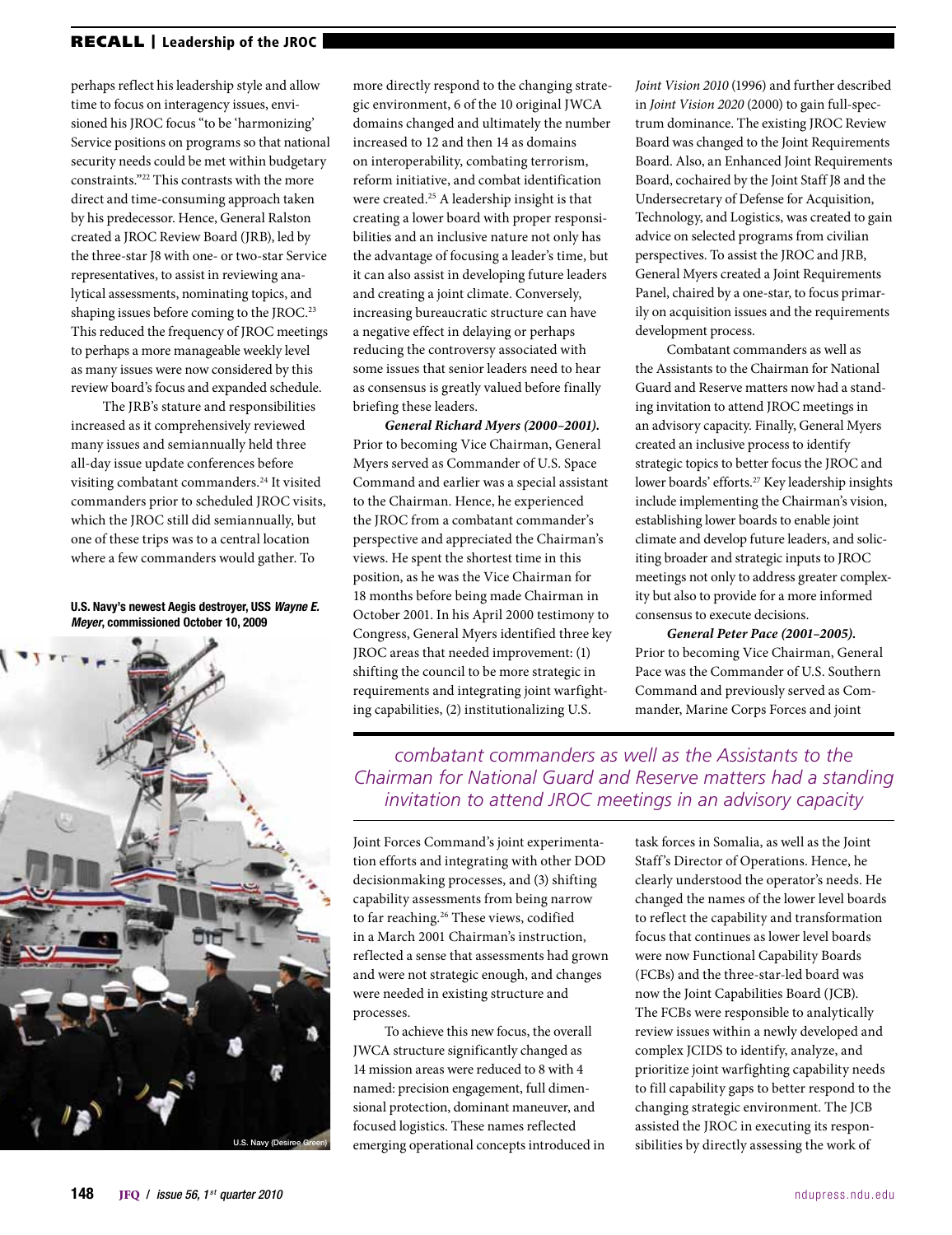the FCBs and the JCIDS process. Moreover, to gain civilian input, representatives from 8 OSD organizations, 10 Defense agencies, and 6 interagency organizations could participate on FCBs as needed and attend JROC-related meetings in an advisory role.<sup>28</sup> A group of Joint Staff documents, designed to shape future military capabilities out to 20 years, informed this capability focus and the JCIDS processes. Starting in 2003 with the Chairman's Joint Operations Concept, later replaced by the 2005 Capstone Concept for Joint Operations, there was now a family of Joint Operating Concepts, Joint Functional Concepts, and Joint Integrating Concepts to help promote interdependence.<sup>29</sup> Recognizing this complexity and a need to streamline decisions to focus the JROC's activities, General Pace established a Gatekeeper. This general officer in the J8 formally directed what issues needed to be elevated to the JROC and what FCBs would lead or support specific issues.30 This family of concepts and the associated work created a high degree of complexity that some leaders inside and outside the military criticized and others embraced.<sup>31</sup> A leadership insight is that too much complexity can be overwhelming and inhibit crisp decisionmaking.

#### *Admiral Edmund Giambastiani*

*(2005–2007)*. Prior to becoming Vice Chairman, Admiral Giambastiani was Commander of U.S. Joint Forces Command for 3 years and earlier was the Senior Military Assistant to Secretary of Defense Donald Rumsfeld; hence, he experienced transformation from both operational and Pentagon perspectives. He inherited a complex process that he considered somewhat bureaucratic, not sufficiently focused on combatant commanders' needs, and sometimes too geared to lower level programs. However, he did embrace the overall capability approach and the need to identify those critical combatant commanders' gaps to shape future resource decisions. His JROC tasks had greatly expanded, as there were now 27 specific functions, a substantive increase over the 7 functions in 1995, and there were 21 approved Tier 1 and 240 approved Tier 2 Joint Capability Areas in 2006.32

To solve these complexity concerns, the Admiral instituted an integrated process to gather all requirements identified to the Joint Staff from other existing processes and distilled them down to a more manageable number called the Most Pressing Military Issues. To gain more combatant commanders' inputs, he extended a standing invitation for commanders to attend JROC meetings and used videoteleconferencing to make this a routine event as evidenced by their participation in 17 of the first 21 meetings. He was more inclusive when integrating JROC efforts with the Deputies Advisory Working Group, created to work Quadrennial Defense Review issues. Recognizing the value of civilian inputs, nearly 70 percent of the JROC meetings had senior leader representatives from OSD.33 Overall, Admiral Giambastiani's efforts enabled the JROC to focus on higher priority items and gain greater civilian input.

*General James Cartwright (2007– present)*. While it is too early to provide definitive insights on General Cartwright's JROC leadership legacy, the current Vice Chairman has the most prior experience dealing with the council from Joint Staff and combatant commander perspectives. General Cartwright was the Deputy Director for Force Structure, Resources, and Assessment in the J8 from 1996 to 1999 and later served as the Director for Force Structure, Resources, and Assessment from 2002 to 2004. He was Commander of U.S. Strategic Command from 2004 to 2007 before becoming the Nation's eighth Vice Chairman in the

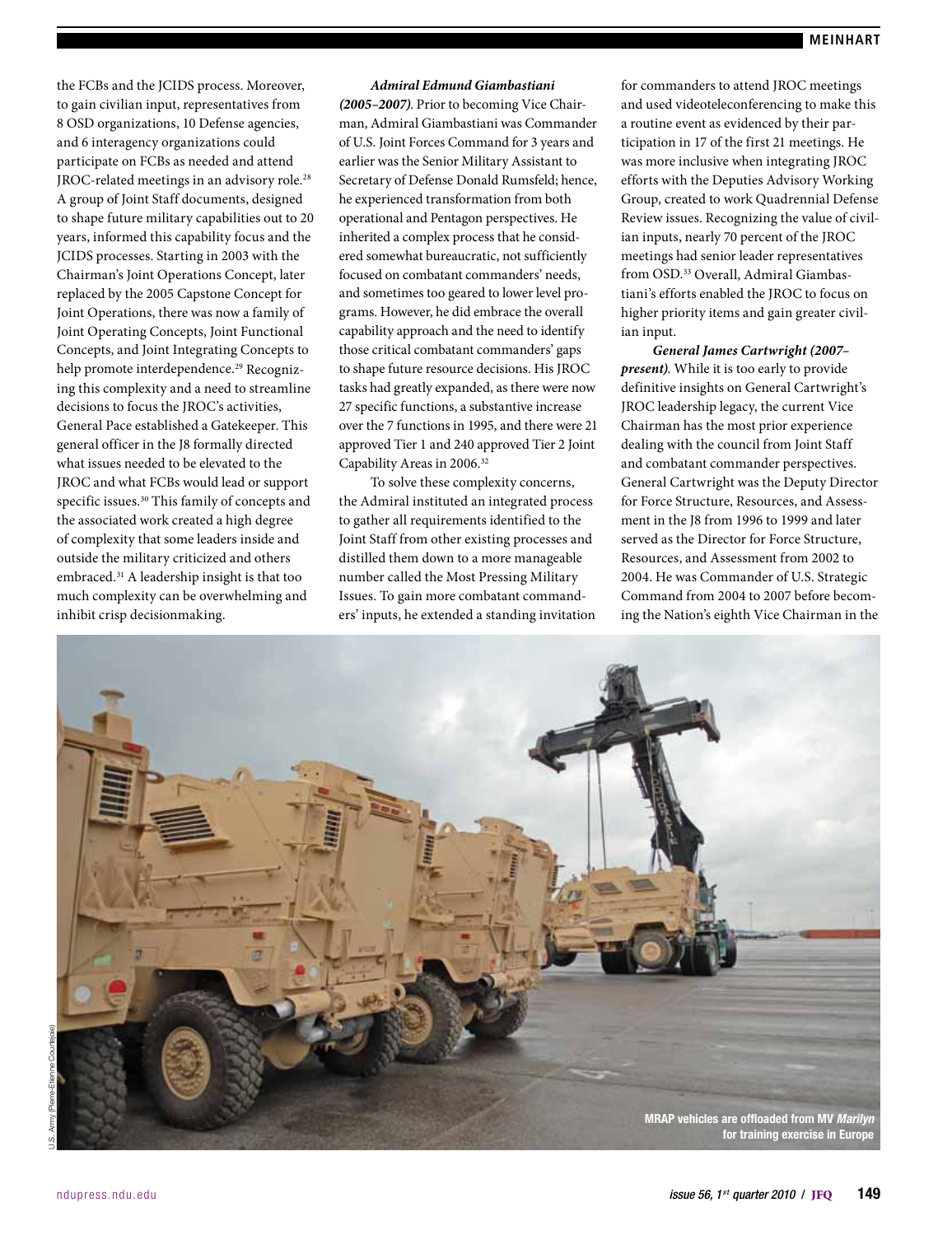summer of 2007. Hence, he saw JROC from many perspectives as it evolved from the early 1990s to today.

During his confirmation as Vice Chairman, General Cartwright advocated building on his predecessor's initiatives, getting the JROC ahead on strategic issues, and keeping the JROC's formal military membership along with seeking civilian leadership advice. He continues to actively seek both combatant commander advice through senior warfighter forums and civilian leadership advice, to include the interagency community when appropriate. He has aligned Functional Capability Boards with the DOD portfolio approach, focused more on streamlining the overall capability process, and empowered U.S. Joint Forces Command with the Command and Control Functional Capability Board.<sup>34</sup> Finally, the *Capstone Concept for Joint Operations*, a key Chairman's guidance document that serves as the intellectual foundation for future capabilities, was significantly rewritten by U.S. Joint Forces Command before the Chairman signed it in 2009, which reflects more influence by this command for capability development.

#### Insights

From this examination of the Vice Chairmen's use of the JROC, there are four broad insights for senior leaders who use or are considering using councils to shape strategic decisions. These insights center on simplicity versus complexity, organizational culture, process characteristics, and decisionmaking.

Leaders need a balance between complexity and simplicity to focus their intellectual energy. If processes are too simple, decisions will be more linear and not integrating. If they are too complex, a leader's focus is not optimized and impact is diminished. Too much simplicity was likely

viewed by their successors. Hence, to create a needed balance, a process to become more strategic was introduced by General Myers, and a process to focus on the most pressing military issues was introduced by Admiral Giambastiani. Leaders need to appreciate that balance in the event they become too comfortable or are captured by their own processes. Thus, entrenched leaders need to reflect on this balance, and new leaders should access the strengths and weaknesses of processes they inherit from varied perspectives before embracing or changing them. The ongoing challenge is how best to reduce today's complexity to a manageable level but still get integrated decisionmaking.

## *General Cartwright advocated keeping the JROC's formal military membership along with seeking civilian leadership advice*

the case during most of Admiral Jeremiah's tenure. A needed degree of complexity with a broader and more analytical focus was added by Admiral Owens. That complexity exploded during the next decade such that there was too much at the end of General Ralston's and General Pace's tenures as

Leaders can use councils and boards within an overall strategic planning system to help create a climate and embed an organizational culture. This recommendation reflects the work of all the Vice Chairmen since Goldwater-Nichols. To help create a joint climate, there has been an expansive interaction of